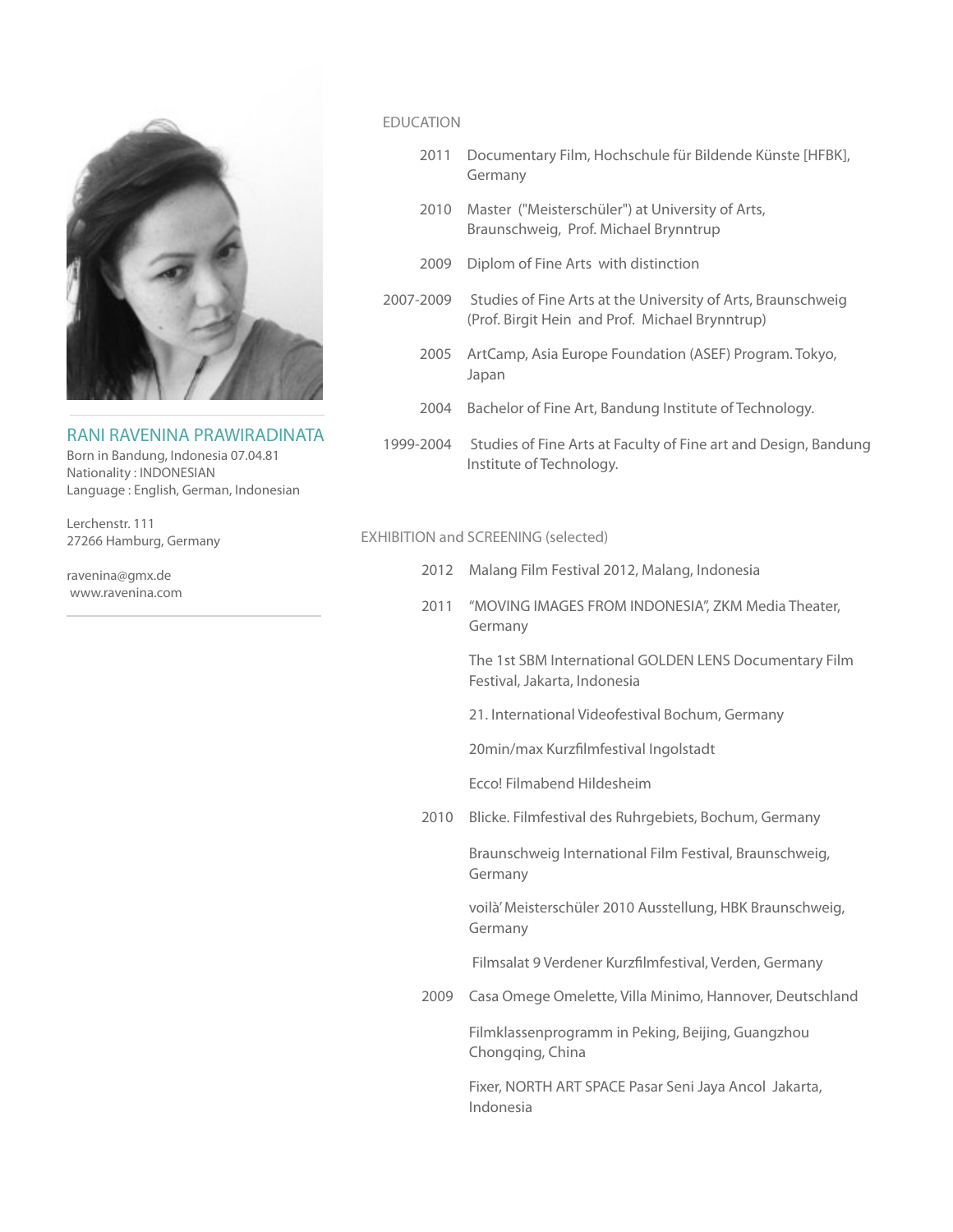### EXHIBITION and SCREENING (selected)

Up-and-coming Int. Film Festival Hannover, Germany, Nominated for 'Deutscher Nachwuchsfilmpreis'

- 2008 Braunschweig International Film Festival, Braunschweig, Germany
- 2006 Bandung New Emergence, 9/06 9/07, Selasar Sunaryo Art Space, Bandung

First draft gallery, Sydney, Australia, Gang Festival

- Bandung Timeline 01-06', ak.'sa.ra Kemang, Jakarta, Indonesia
- 2005 Traveling Stories' Første til Venstre, Copenhagen, Denmark

Synchronizing Indonesia', s y n c h Electronic Music & Digital Arts Festival, Greece

INSOMNIA', Institute of Contemporary Arts (ICA), London UK

Mbeling', CommonRoom, Bandung, Indonesia

Ok. Video! Jakarta International Video Festival, National Gallery, Indonesia

2004 Beyond Panopticon' Art and Global Media Project Electronic City Bandung,

Reinventing Bandung', Selasar Sunaryo Art Space, Bandung. .

2002 Titik Hitam Putih', Taman Ria Senayan, Jakarta, Indonesia

Believe Art or Not', Galeri Soemardja, Bandung, Indonesia

2001 'Eksperimen Kreatif', Galeri Soemardja, Bandung, Indonesia

'A Wordl Is a Collage Is A World Is a Collage' Galeri Soemardja, Indonesia

### PROFESIONAL EXPERIENCE

2005 "VIDEO/ART/VIDEO" Video Exhabition , Curated and Organized /Partnership with Bandung Centre of New Media and Asia Europe Foundation.

> "BRIT NITE OUT" Video Musik Workshop, Curated and Organized/Partnership with British Council Jakarta.

> A talk and presentation at the Copenhagen TV station, programmed with Nanna Buhl, Copenhagen, Denmark